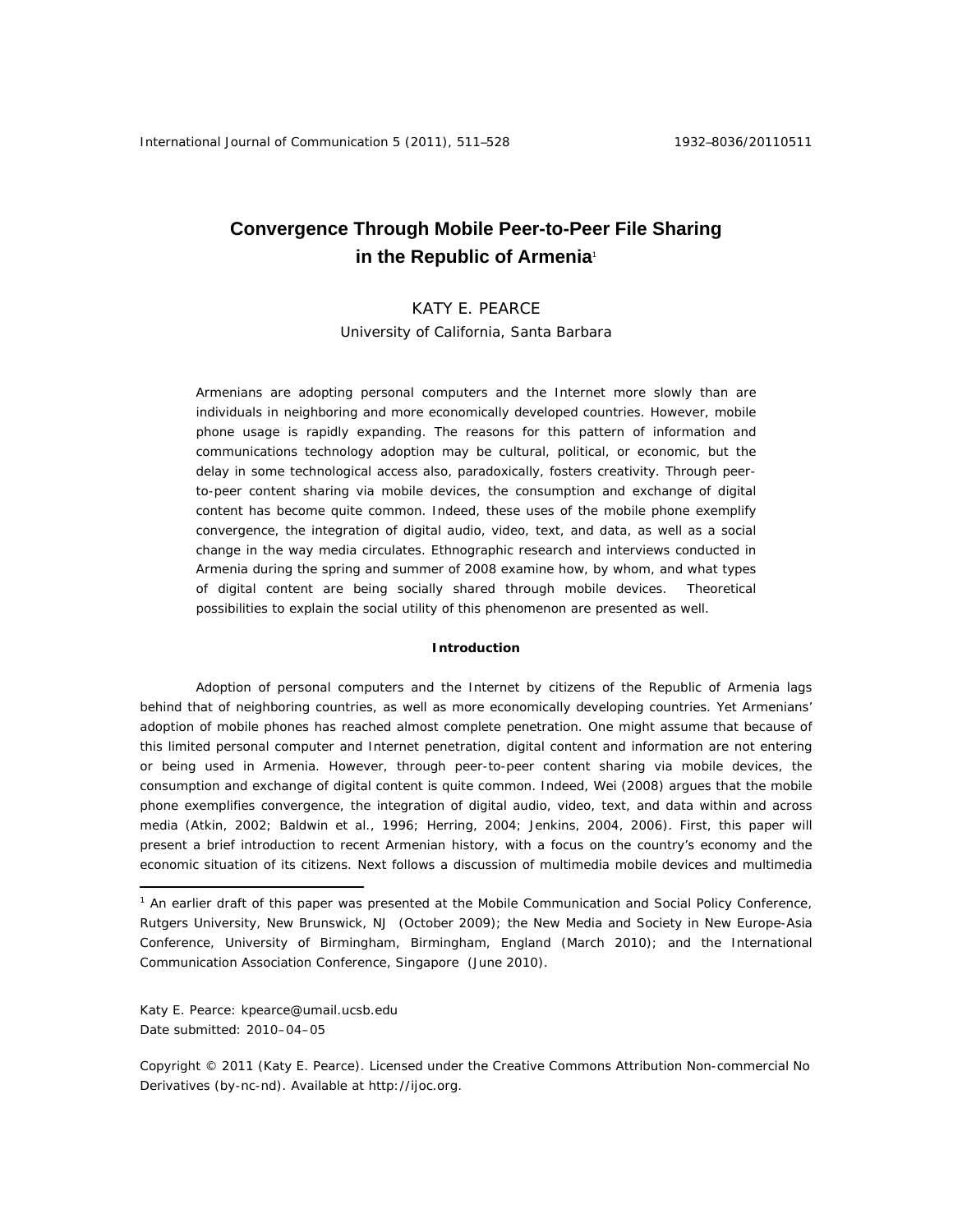sharing, including factors such as the specific type of multimedia sharing occurring in Armenia, and the cost, frequency, utility, and social implications of sharing.

This paper will look at creative uses of digital content beyond mere adoption. This adds to a body of research that is attempting to go beyond adoption to examine *appropriation*, the ways in which individuals implement and use information and communication technologies (Karnowski, von Pape, & Wirth, 2009; Katz & Aakhus, 2002; Lievrouw & Livingstone, 2002; Salovaara, Helfenstein, Wahlstrom, & Oulasvirta, 2009; Silverstone & Haddon, 1996; Taylor & Harper, 2002; Wirth, von Pape, & Karnowski, 2008). This study hopes to add to this body of research by analyzing convergent communication through mobile devices in Armenia.

#### **Armenia**

#### *History and Economic Profile*

Armenia was the first non-Baltic republic to break away from the disintegrating Soviet Union in 1991. Since gaining its independence, Armenia has been challenged by external conflict, internal instability, and political strife (Heritage Foundation, 2008). The small state's transition to democracy and a market economy had a promising start as its new leaders embarked on political and economic reforms. However, democratization slowed with the outbreak of war with neighboring Azerbaijan over the disputed Nagorno Karabakh region. In addition, Armenia's gross domestic product shrank by more than half from 1992 through 1993 and the new regime developed authoritarian tendencies that increased following a 1994 ceasefire agreement with Azerbaijan (Freedom House, 2006). Since then, Armenia has improved its economic but not its political structures (Freedom House, 2008). Armenia's GDP purchasing power parity is US\$16.82 billion with a GDP per capita purchasing power parity of US\$5,900. The official unemployment rate is 7.1% with 26.5% of the population living below the poverty line (CIA WorldFactbook, 2009), although many economists believe that the unemployment rate is closer to 30% (Danielyan, 2006).

#### **Technology Use**

Although Armenian citizens' economic situation has improved slightly over the past 20 years, daily life is still difficult. With many families struggling to pay for household necessities, information and communication technologies (ICTs) are out of reach of most Armenians (see Table 1 for a summary of the Armenian technology landscape). Schools, universities, and libraries also lack the funds to provide substantial access to ICTs. Not surprisingly, only 14.7% of Armenian households own a personal computer, 77.4% of respondents report no basic computer skills, and 71% report no Internet skills (CRRC, 2008). The International Telecommunication Union (2009) reports that only 6.21% of the Armenian population are Internet users. However, while access to personal computers and the Internet is low, access to mobile phones is not. The CRRC (2009) finds that 80.8% own a mobile phone, while the ITU (2009) reports 85%. This discrepancy may be due to the ITU's reliance on 2001 census data and subscription data from telecommunication companies (overcounting with lapsed subscriptions and old SIM cards) while the CRRC data is based on self-reported ownership.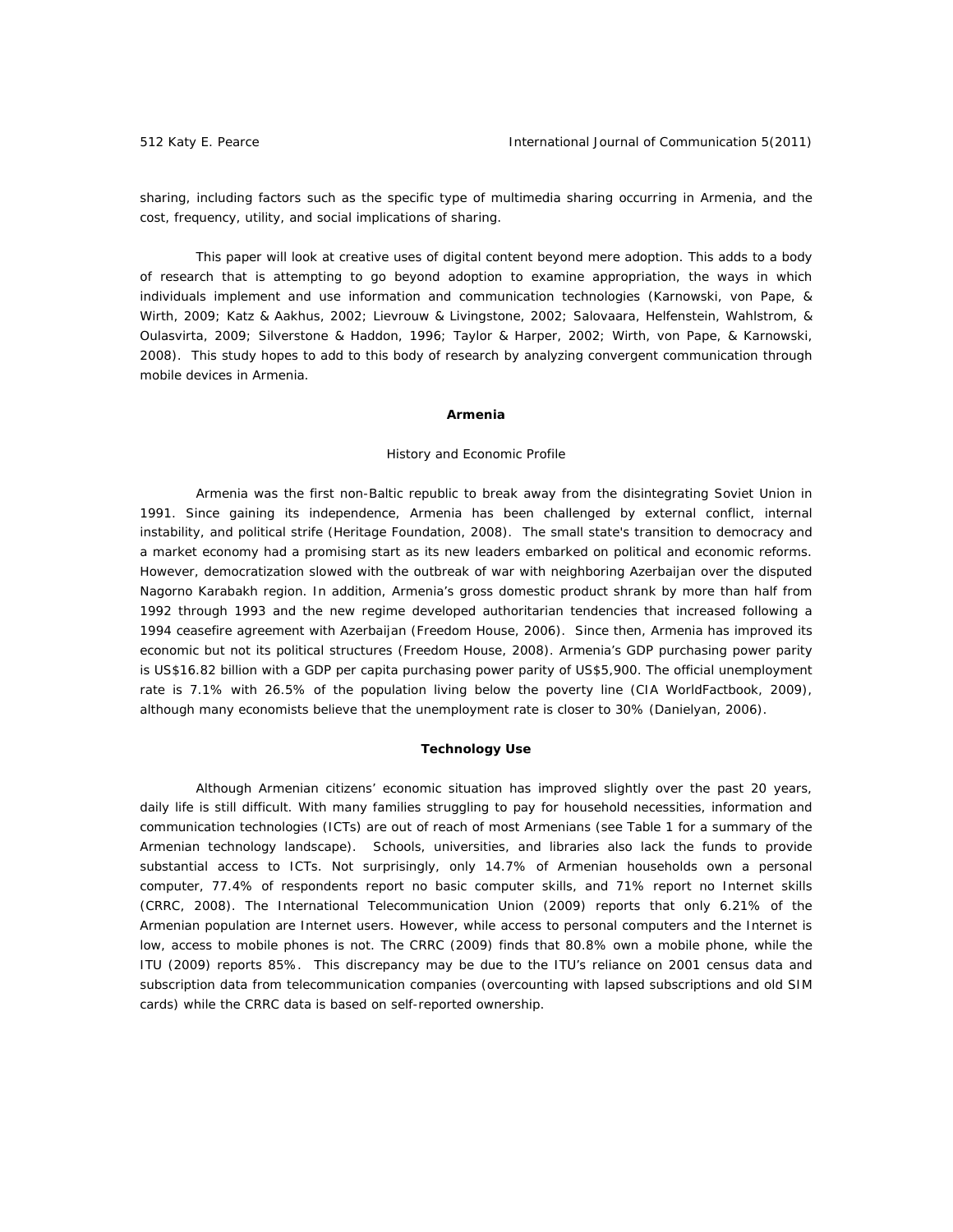| ITU ICT Development Index: "Level of advancement of information and |            |
|---------------------------------------------------------------------|------------|
| communication technologies (ICTs)," 2009                            |            |
| Overall (40% access, 40% use, 20% skills)                           | 72/154     |
| Access                                                              | 66/154     |
| Use                                                                 | 111/154    |
| Skill                                                               | 54/154     |
| BuddeComm (Evans, 2009)                                             |            |
| Ownership of land-line telephone                                    | 21%        |
| Ownership of mobile phone                                           | 85%        |
| Ownership of Internet subscription                                  | 4%         |
| Ownership of personal computer                                      | 27.5%      |
| Ownership of land-line telephone (CRRC, 2006)                       | $N = 2514$ |
| <b>No</b>                                                           | 28.4%      |
| Yes                                                                 | 71.6%      |
| Ownership of mobile phone (CRRC, 2008)                              | $N = 2076$ |
| <b>No</b>                                                           | 22.8%      |
| Yes                                                                 | 76.8%      |
| Number of mobile phones (CRRC, 2008)                                | $N = 1593$ |
| $\mathbf{1}$                                                        | 44.1%      |
| 2                                                                   | 32%        |
| 3                                                                   | 14%        |
| $\overline{4}$                                                      | 7.3%       |
| $5+$                                                                | 2.5%       |
| Ownership of personal computer (CRRC, 2008)                         | $N = 2075$ |
| <b>No</b>                                                           | 84.9%      |
| Yes                                                                 | 14.7%      |

# *Table 1. Technology Landscape of Armenia*

# **Multimedia Mobile Devices**

Mobile phones entered the Armenian market in the late 1990s after the introduction of a second mobile phone company and pre-paid cards. Mobile phones rapidly diffused to much of the population. With the addition of a third operator in late 2009, growth is expected to continue. Adoption data is shown in Table 2 and Figure 1.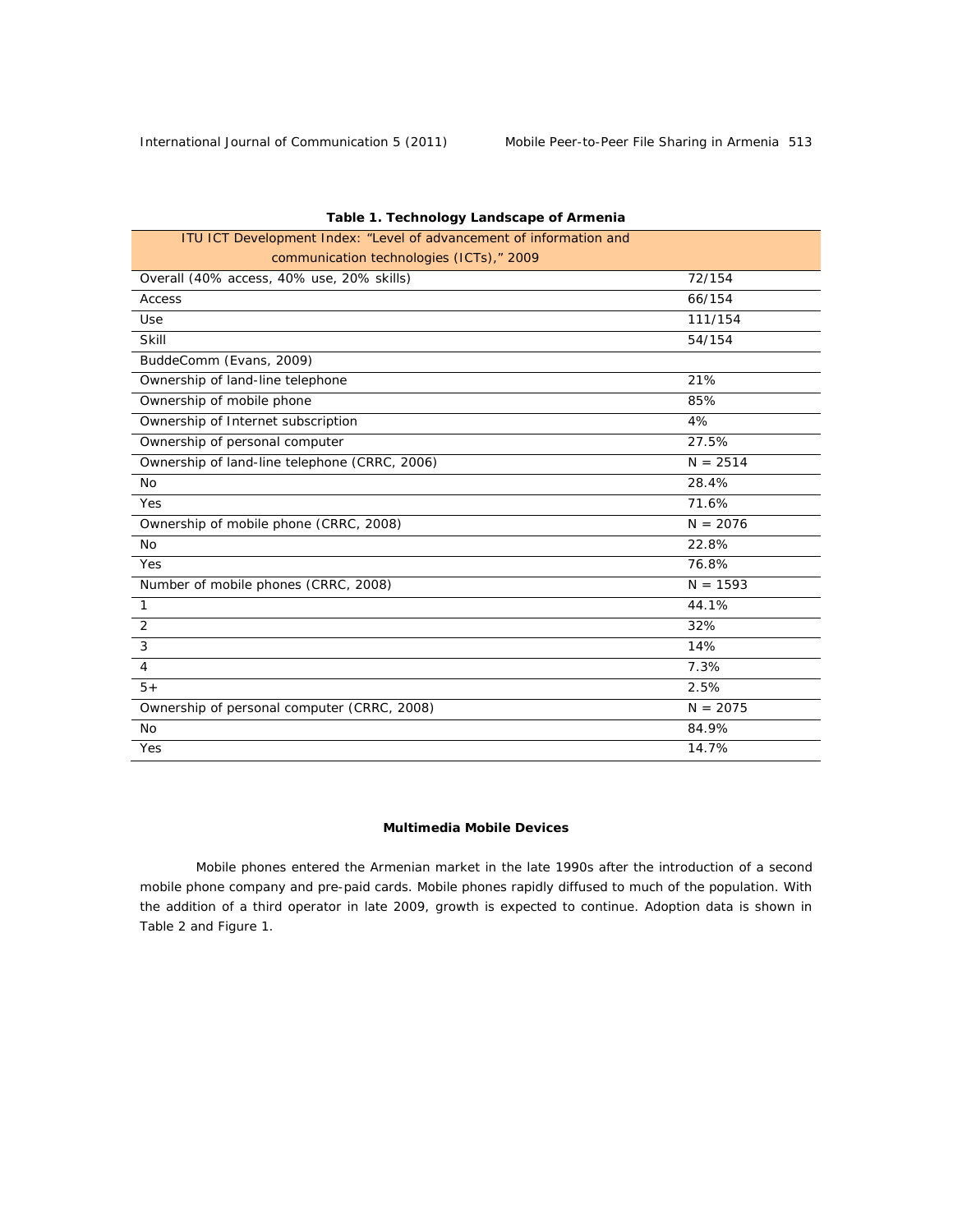| Table 2. Adoption Rates for Mobile Phones |        |  |  |  |                                              |  |       |      |  |
|-------------------------------------------|--------|--|--|--|----------------------------------------------|--|-------|------|--|
|                                           | 2002 - |  |  |  | 2003 2004 2005 2006 2007                     |  | -2008 | 2009 |  |
| CRRC.                                     |        |  |  |  | 24.5% 46.8% 69.6% 76.8% 80.8%                |  |       |      |  |
| ITU.                                      |        |  |  |  | 2.3% 3.7% 6.6% 10.5% 41.0% 61.0% 75.0% 85.0% |  |       |      |  |



 *Figure 1. Adoption Rates for Mobile Phones* 

As mobile phone service prices dropped, the availability of handsets increased. Simple and affordable Nokia phones with monochrome screens and basic functions of voice and SMS were common in the early years of Armenian mobile phone use. Between 2006 and the present, however, multimedia phones became much more common globally and in Armenia.

One of the primary features of multimedia phones is the ability to process digital audio, photo, and video files. Koskinen (2007) calls these devices mobile multimedia and in his ethnographic study he defines these as "a set of technologies that enable people to capture, send, and receive photographs, sounds, and sometimes video. These devices are small . . . [and] perpetually available" (p. 3).

Multimedia phones must be distinguished from "smart" phones that feature fast data connections. While all smart phones are multimedia phones, not all multimedia phones are "smart." Eighty percent of global phones are multimedia (i.e., have at least a color screen, camera, Web browsing and multimedia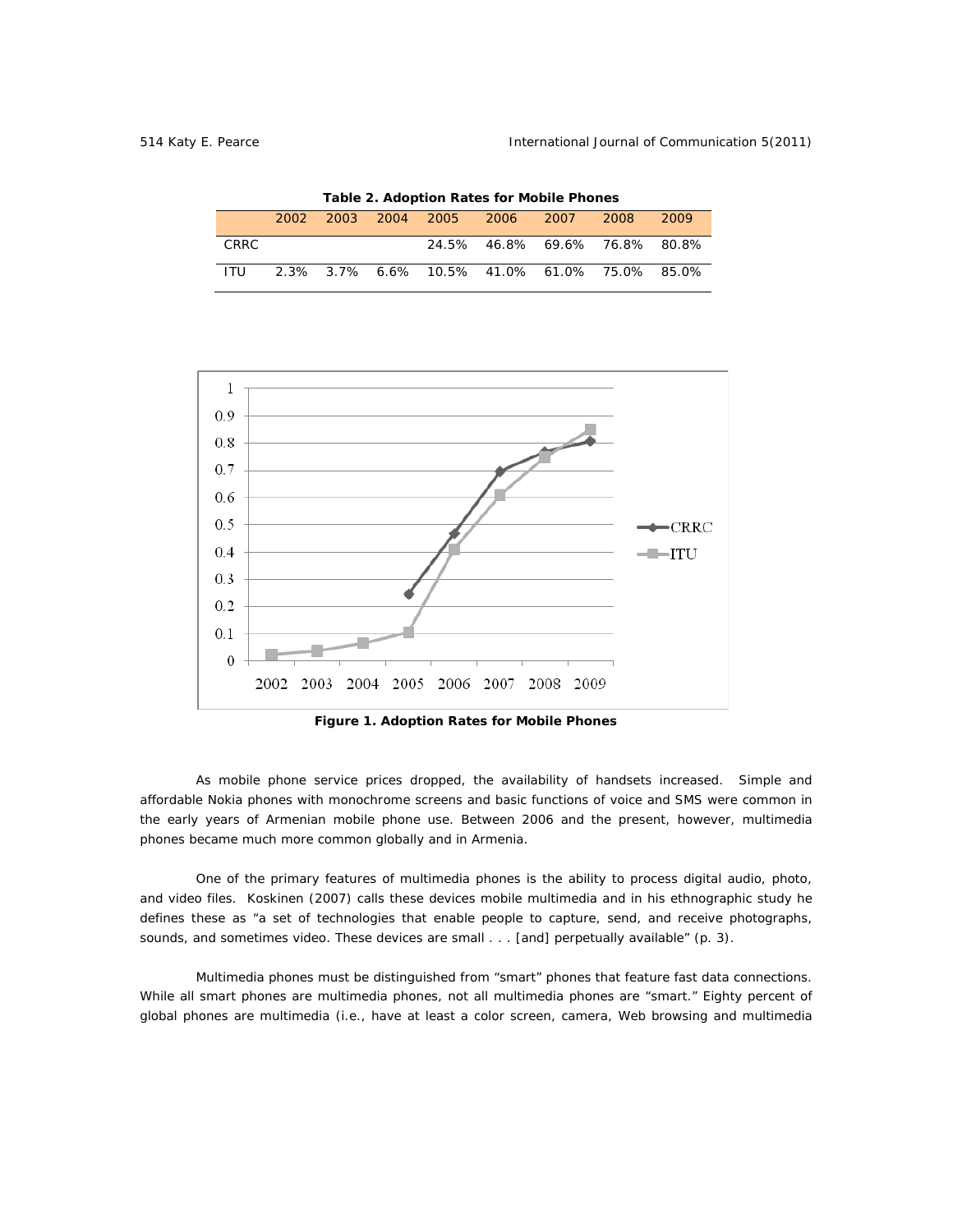messaging capabilities) (Universal McCann, 2009), but only 7% of all mobile phones shipped in 2008 were "smart" (Abramsky & Treiber, 2008).

The inherent portability of mobile devices creates a noteworthy difference in how individuals appropriate, (i.e., adopt and use) these technologies into their lives. As Slayden Mitchell, O'Hara, and Vorbau (2010) found, mobile multimedia is used in a large variety of places.

#### *How Does Sharing Take Place?*

Digital content can be stored on a mobile phone but must first be transferred via a direct USB or Bluetooth connection with a personal computer, an SD card, a download from a service provider or independent company (commonly advertised as sending an SMS to a number and receiving a digital file in return for a fee), or, as will be discussed in this study, shared by a peer either through a Bluetooth wireless connection or via a multimedia messaging service (MMS). Bluetooth is a short-range wireless signaling device built into many mobile devices (as well as other devices, such as personal computers and headphones). A device can scan for other Bluetooth-enabled devices within a 10-meter radius and send files to those devices. MMS is a standard for sharing multimedia digital files between mobile devices. It is similar to SMS (short messaging service), a standard for sending 160 characters of text between mobile devices. While nearly all mobile devices are capable of SMS, MMS is a relatively new feature. Globally, 34% of mobile users send at least one MMS message a week (Universal McCann, 2009).

#### *Digital Content Media Types*

Multimedia files can be images, audio, or video. Goh, Ang, Chua, and Lee (2009) conducted a study of mobile media sharing and found that the overwhelming majority of media-sharing content consisted of images (98.76%) while only 1.07% was video. Images were the preferred media type, as participants noted limited storage capacities, longer transmission time, and higher fees for transmission of other types.

# *Digital Content Types*

The type of content shared varies. For example, in one study, 15% of media shared was associated with people (personal photographs, etc.), 14% represented places, 14% were events, 13% were objects, 11% was architecture and the remainder were other (Goh et al., 2009).

#### **Convergence**

This exemplifies "device convergence," meaning that "many kinds of extant devices and terminals used for various means are incorporated into a new, converged device that enables consumers to use the converged services and connect to the converged network" (Kim, Lee, & Koh, 2005, p. 818). Device convergence can also mean that mobile devices go beyond phones and are used essentially as mobile computers (Ojanpera, 2006). The common element to these definitions is the sense of integration of multiple sources of digitized content across devices and into single devices with multiple functions.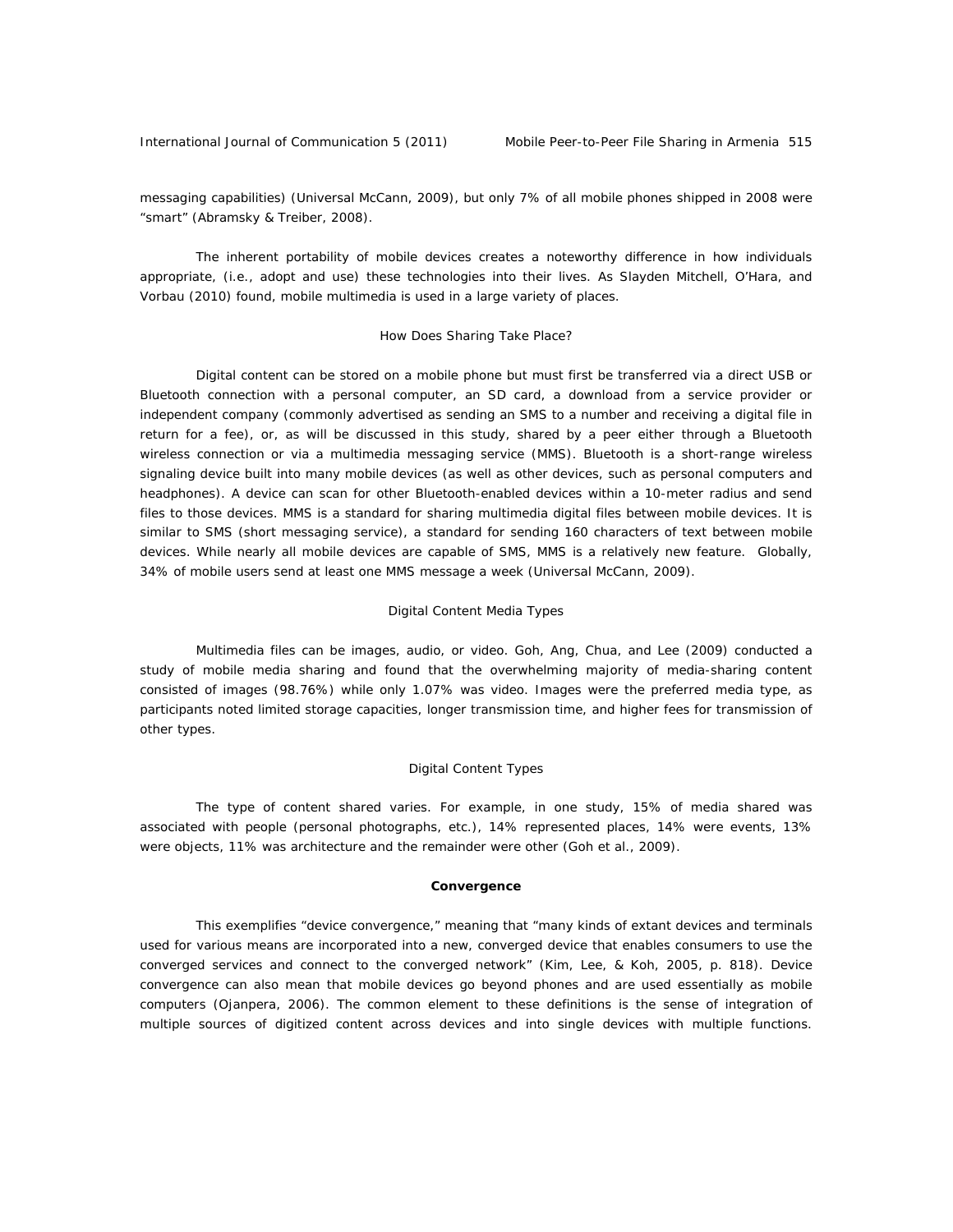Examples of such devices include multifunction mobile phones, smart phones, Internet-enabled PDAs, and MP3 players such as iPods. Moreover, while most studies of device convergence have focused on the developed world, the Armenian example demonstrates that device convergence is occurring in the developing world as well.

Jenkins (2006) further describes convergence as "a word that describes technological, industrial, cultural, and social changes in the ways media circulates" (p. 282). Jenkins argues that this cultural shift of consumers seeking out new information and making connections, occurs in the brains of the users through social interactions, and is not purely a technological process bringing together multiple media functions within the same device. It is these social changes in the way media circulate that is the second way that the Armenian example exemplifies convergence. To paraphrase Geerts (2010), both multimedia content and mobile devices are known for the social practices they enable. The two converged together may have even more of a social impact.

Due to the low penetration of personal computers and the Internet in Armenia, device convergence may have different uses and social outcomes that need to be studied more extensively.

Given this background, I was interested in learning how individuals in the Republic of Armenia were using converged devices to socially share digital multimedia content, what that content was, and who was doing the sharing.

- RQ1: How are Armenians sharing multimedia content via mobile phones?
- RQ2: Who is sharing multimedia content?
- RQ3: What types of content are being shared by Armenians?

# **Method**

# *Interviews*

Semi-structured interviews with Armenian citizens ( $n = 25: 15$  female and 10 male, ages 16-40) were conducted through the spring and summer of 2008. Participants were recruited using a snowball sampling technique. I first approached individuals in public cafes and parks and, second, I used research assistants to recruit participants from the university cafeteria. Interviews were conducted in the Armenian language except for five interviews in which the participants' English language skills were at a near-fluent level and the individual preferred to speak in English. All were digitally recorded. I worked directly from the Armenian audio files and did not translate them. The English language audio files were transcribed with a transcription program.

# *Ethnographic Observations*

 The ethnographic observations were conducted formally in the spring and summer of 2008 with typed and audio recordings of field notes and photographs, and had been ongoing informally since 1998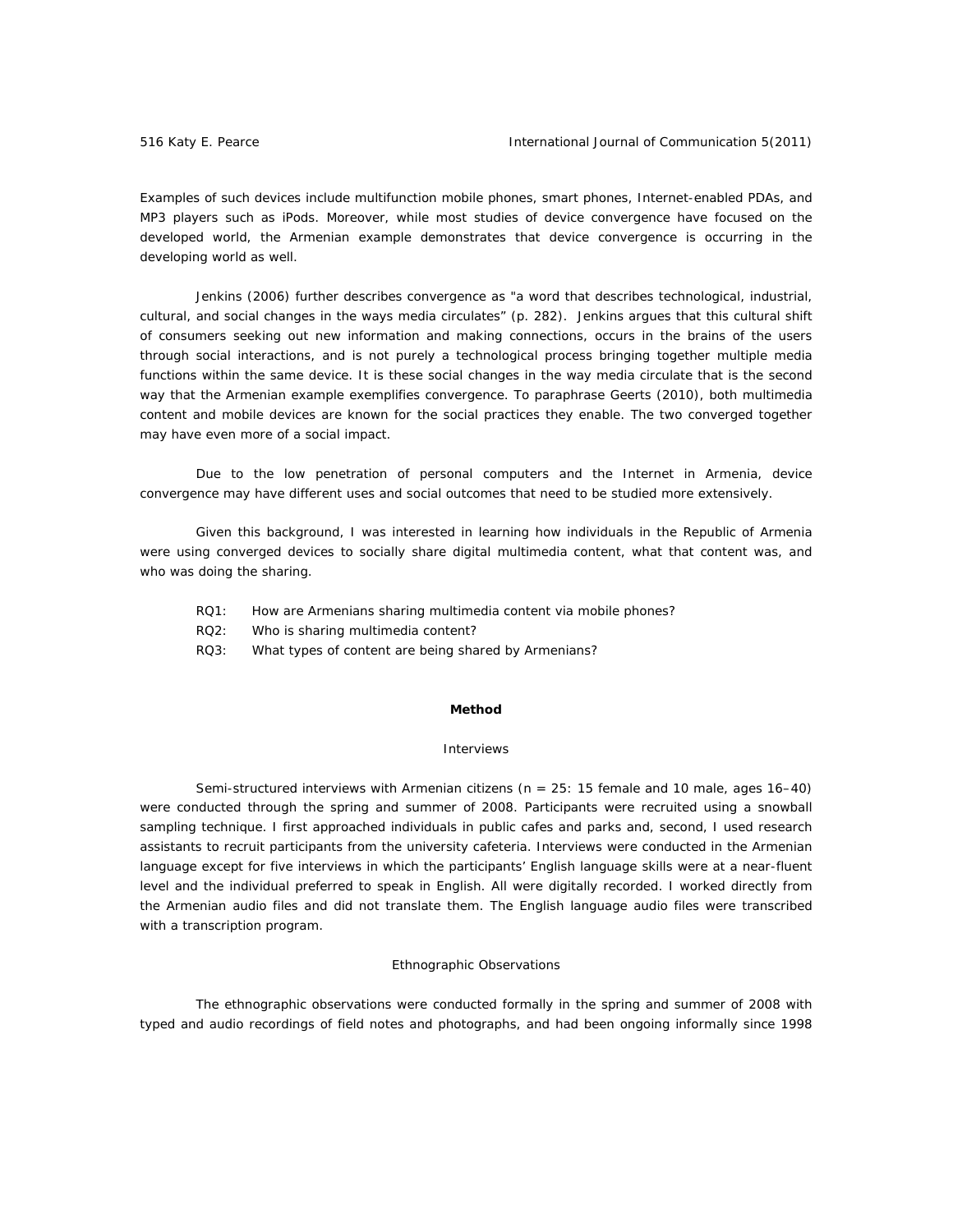during my time as a student and professional in the region, staying for a few months every few years. The observational data is used to provide explanatory background to the interview work and to add context.

# **Results**

# *How Is Content Shared?*

In some parts of the world, SMS and MMS messages are more affordable than voice calls on a mobile device. This is the case in Armenia, where MMS messages are 50 dram per message and SMS messages are 20 dram per message on both mobile phone companies serving Armenia, Vivacell (www.vivacell.am) and Beeline (www.beeline.am). (All prices are as of April 2008, during which time the exchange rate hovered around 310 dram = US\$1 and 490 dram =  $\epsilon$ 1; Central Bank of Armenia, 2008). Bluetooth file exchange does not cost a user per message as MMS file exchange does. The implication of this in developing countries is particularly significant, as Maunder, Marsden, and Harper (2007) argue, where users can afford handsets but not necessarily airtime. Bluetooth sharing with personal area networks would allow users to access relevant information in public places without incurring network charges.

#### *Who Is Sharing?*

Within the Republic of Armenia, consumption and exchange of digital content is quite common: "Everybody's sharing—from young to old," according to one informant, who added, "I've watched two serious government officials in fancy suits share ringtones at a conference." The commonality of this practice does not seem to be exclusive to Armenia, as Donner and Gitau's (2009) discussion of South African mobile phone users found that peer-to-peer content sharing is common even in poor neighborhoods. They argued that this experience with Bluetooth multimedia file sharing is a way for inexperienced users to gain experience with communication technology and thus enhance their ability to use more complicated mobile Internet applications.

It is not only individuals in the developing world using their phones as file-sharing devices, however. Svoen (2007) found that Norwegian youths use their mobile phones for content sharing and storing of images, videos, music, and ringtones. Similarly, British children use their mobile phones to trade songs and games (Haddon & Vincent, 2009). This sort of sharing also takes place in Singapore among university students (Goh et al., 2009).

#### *What Type of Content Is Shared?*

Two primary content areas emerged from the interviews and observations. And thus this study will focus on these two primary areas of peer-to-peer content sharing in Armenia—specifically, entertainment and political information. Entertainment content is commonly accessed on all media. Political information is newsworthy content, although it is not necessarily mainstream news. Certainly these categories are not static.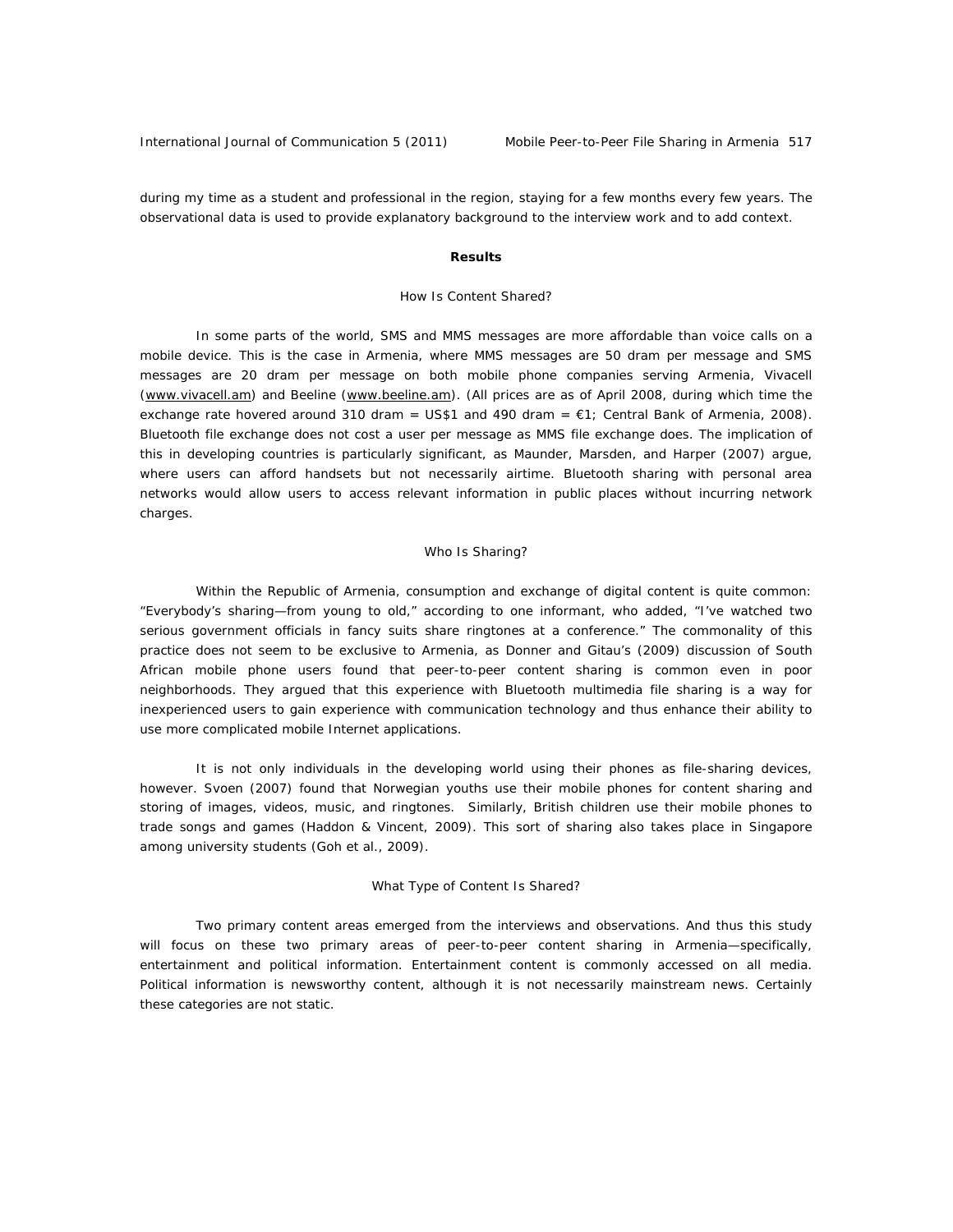## *Entertainment*

A primary reason Armenians are purchasing these feature-rich devices is to share files for entertainment purposes. All interview participants cited entertainment as a primary content type, as well as the first content type that they were exposed to. For example, a 23-year-old female participant said that ". . . You must buy a phone that is capable of viewing fun clips. After seeing humorous clips on my brother's phone, I wanted one myself." And one 19-year-old male participant noted: "Pretty much every clip on my phone is something fun." Similarly, a 30-year-old male participant said that ". . . everyone uses their phones for entertaining clips." These statements are quite representative of all of the interviews.

A story illustrates this use. A few days after I arrived in Armenia for a data-collection trip in 2008, I contacted my first Armenian language instructor, as is my custom, and he always asks me to come to his home for a large dinner (though family dinners in Armenia are almost always large). I have known him and his family for more than a decade. I have always been close with his now-teenaged nieces and nephews, but had not seen any of them for two years. On this particular evening, one of the nephews was enjoying his last night at home before returning to his army post after a week's leave. I have enjoyed dinner with this family countless times and, as usual, there were various family and friends present, multiple toasts, strong encouragement to eat more, and many simultaneous conversations.

However, something was different at dinner this time: the presence of mobile phones. Everyone had a mobile phone, but the teenagers were particularly enamored with these devices. While they did speak on them and use SMS, their more frequent activity was file sharing. These young people were primarily drawn to entertainment clips. Every few minutes, one of the teenagers would receive a photo, a video, or an audio clip from a friend via SMS or MMS. Then the recipient would use his or her Bluetooth device to share the clip with siblings and cousins who then would send the clip to their friends via SMS or MMS. After asking to look at their mobile phone logs, I saw that during the course of a five-hour dinner, each of the teenagers had received between 20 and 70 clips. What is particularly interesting about this group of teenagers is that they were lower middle class. They had never used the Internet and only a few had ever used a computer at school.

I also observed many other young people sharing entertainment clips at the university, during classes, and at cafes. Music audio and video clips were quite popular, as were slapstick comedy, clips from comedy television shows, and clips featuring animals. One informant said of sharers: "Many also share sensational stuff, like the female singer Shprot making [a] fool of herself while very drunk, or Ex-President [Robert] Kocharian blurting something about being Albanian." Although the young men did not discuss this with me, when observing them browsing for a particular clip to share, it appeared that erotic and pornographic images and videos were not uncommon. It seemed that the content shared by these young people for entertainment purposes was not unlike what young people in a more personal computeroriented society would view on YouTube.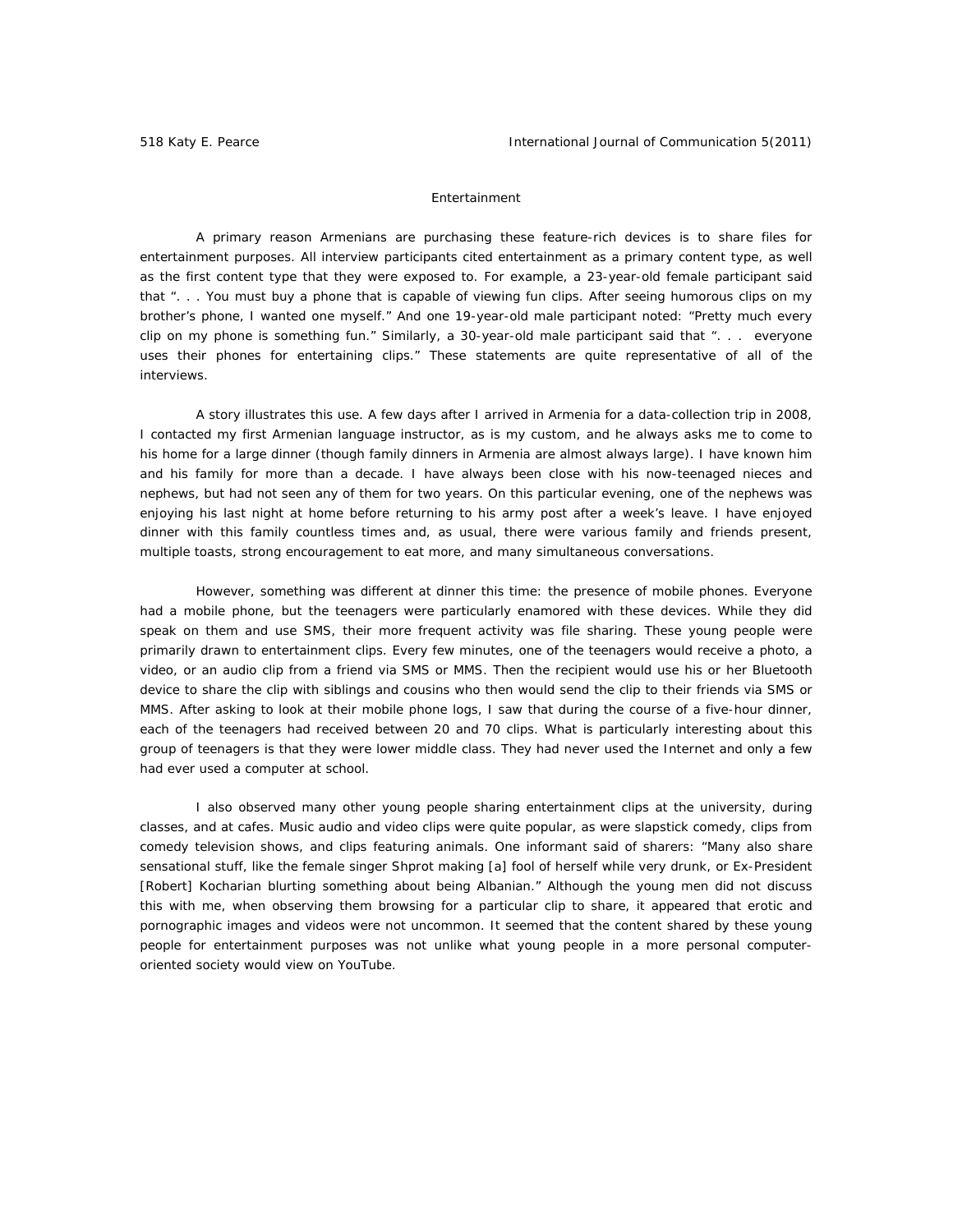### *Political Information*

 Later in the first week of data collection I was working at one of two free wireless Internet cafes in the capital city of Yerevan. Not only was it near my apartment, but it also had great, affordable food, an espresso machine, and air conditioning (the latter heaven in the Armenian heat). As a new and frequent customer sitting for hours at a time, and being an Armenian speaker, I quickly befriended the waitstaff. One waitress in particular, a 24-year-old woman from a rural area who had been sent to Yerevan to earn money for her family, was quite interested in learning about computers. She acknowledged that her lack of computer skills was prohibiting her from obtaining better-paying work, but that formal classes were too expensive and did not coordinate well with her long hours at the cafe. I worked with her to show her the basics of Windows and Microsoft Word, and we moved into browsing the Internet. Like many Armenian Internet users, she saw the benefits of e-mail and chat for interpersonal communication, but did not understand the value of information seeking. This was reasonable, as there was not much Armenian language content available. (It is difficult to determine how much Armenian language content is available. The .am domain is commonly used by American AM radio stations and the .com domain is frequently used to host sites in the Armenian language. However, top.am, an Armenian Web site-ranking site, has 1,347 sites in its catalog as of June 2009.) Also, the difficulty of sorting through it all can seem daunting to a new user. We discussed how the Internet could be used as an alternative news source. This topic came up because less than a month earlier, an attempted coup had taken place in Armenia, during which the outcome of the presidential election was contested. It was difficult to find uncensored news, as the government declared an information state-of-emergency that required only official sources to be cited for any national political story. It was then that my waitress friend told me that she was able to see "the truth" through video clips of police brutality via MMS. She took out her phone and showed me dozens of clips I had never seen before. Although some clips of police brutality had reached YouTube and I had seen them from the United States, upload speeds were so poor in Armenia that the clips reaching YouTube were often uploaded by Armenians who had left the country with the clips on their mobile phones. She and many others told me that "everyone" saw these clips.

In later discussions with friends involved in the opposition movement and actively protesting the outcome of the presidential election, it seems that broadcasting politically charged clips via Bluetooth was very common at rallies and protests. One informant said of this phenomenon: "[The] opposition was quick to grasp its [Bluetooth's] significance and they had opposition campaign ringtones [and] photos circulated." During the pre-election campaign season, mobile phone videos became common for all candidates. "I remember seeing some dark propaganda videos about various candidates . . . but the videos were mainly 'not official' and unprofessional." Another informant explained: "At a later stage, mobile phones were used to share videos of clashes in Yerevan's streets between the security forces and pro-opposition protesters."

One activist told me that she liked using Bluetooth because you could "blast" videos to everyone quickly and anonymously. The Associated Press reported in June 2009 that Iranians were also sharing videos via Bluetooth (Weissenstein & Johnson, 2009). The power of mobile video is a lesson learned by the Armenian opposition movement, which has continued to use mobile video since May 2009, with banned opposition television station A1Plus sending MMS subscription-based news video clips twice a day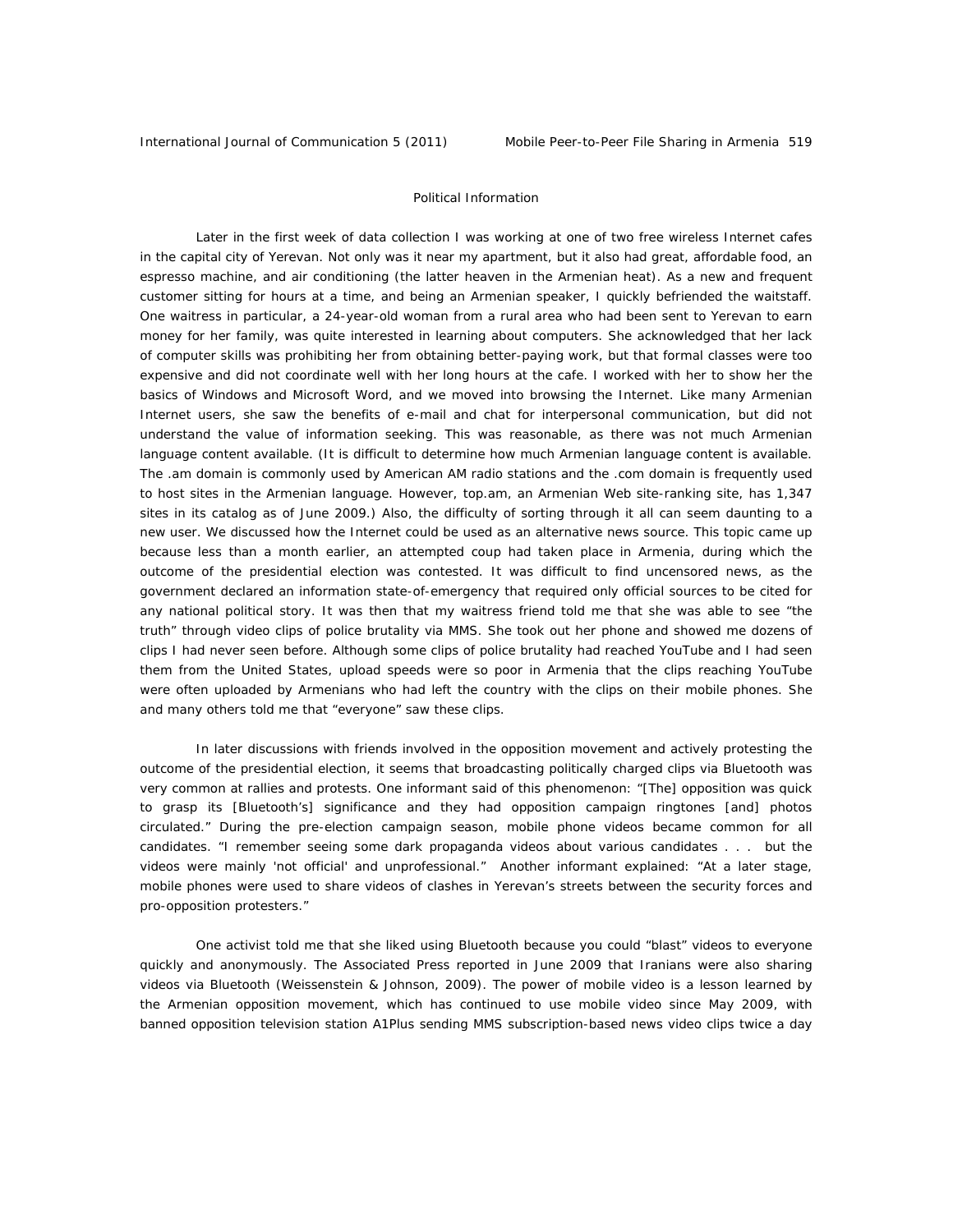(A1Plus, 2009). In October 2009, another politically oriented clip quickly diffused amongst Armenians, showing privately owned lions attacking a donkey. Armenian language discussion was heard in the background. Many Armenians believe that the only privately owned lions in the country belong to a particular oligarch. The clip shared was entitled with this oligarch's name. As of yet, Armenian national television has not shown this clip. In 2010, more videos depicting events emerged. In September 2010, a video showing abuse of two army conscripts was distributed. In October 2010, an interview given by the sister of a young woman who was beaten to death by her husband and mother-in-law brought about greater public awareness of the case. Also in October 2010, a video of a secondary school teacher physically and verbally abusing a student was filmed on a mobile phone by a classmate and distributed quickly.

#### **Discussion**

## *Utility of Peer-to-Peer File Sharing on Mobile Devices*

 With the *how*, *who* and *what* questions of mobile peer-to-peer file sharing addressed, the question of *why* remains. The absence of other ICTs (personal computer and the Internet in particular) which traditionally have led the way for digitalized content consumption and sharing, and the arrival of multimedia phones in Armenia with which to access digitized media, have created a situation in which device convergence enables media convergence. Armenians find new ways to seek out and use information through social sharing.

 Further, Armenian cultural norms and social structures may influence this convergence. It is possible that there is something unique about Armenians and their social sharing of digital content.

First, the social harmonious nature of Armenian society may influence social sharing. Certainly, Armenians are a highly social, harmony-oriented culture. (If this is a traditional value compounded by socialism or is a value born from socialism is an interesting question to be discussed elsewhere.) Pearce (in progress) found that Armenians highly value "family security," "true friendship," and "honoring of parents and elders," but did not highly value "social power," "being daring," or "being . . . influential." Similarly, the World Values Survey (1997) reported that 86.3% of Armenians rated family as very important, while 12.1% reported it as rather important; 44.7% rated friends as very important, while 46.6% rated friends as rather important. How such social harmony-oriented values influence social sharing is a topic worthy of exploration. It is possible that in such an environment, socially sharing content is of greater importance than it would be in a culture in which social harmony is not as valued.

 Second, Armenian social structures related to social capital and social maintenance are relevant to understanding social sharing. Social capital is the individual and social resources developed and made accessible through relationships and interpersonal trust among individuals in a social network (Putnam, 2000). Additionally, with Armenia's Soviet past, social capital is a salient concept. The Russian term "*blat,"* a "distinctive Russian form of social capital" (Marsh, 2000, p. 187) (although this could be expanded to be a distinctive *Soviet* form of social capital), was used within dense personal networks to secure resources (Busse, 2001; Howard, 2003; Ledeneva, 1998). It is possible that social capital or "*blat*" is even more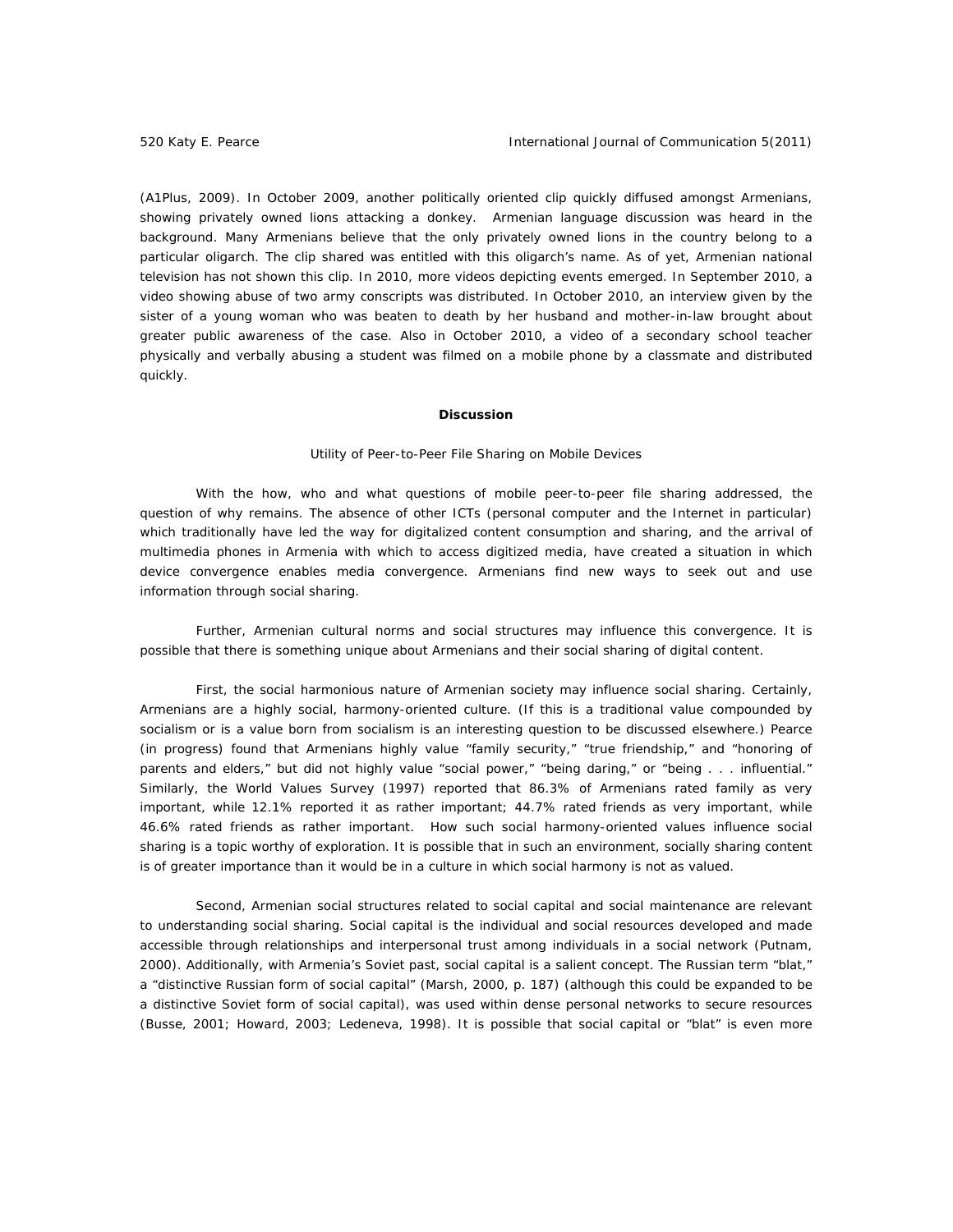relevant in post-Soviet societies than in more resource-rich societies. The ways in which social capital manifests itself within a socially harmonious society is also an interesting topic to be discussed elsewhere.

The dynamics of social capital and technology make up a common area of study. While Putnam drew no conclusions about the relationship between information technologies such as the Internet and social capital, Katz, Rice, and Aspden (2001) found that computer-mediated interactions benefit from social dimensions and that mobile phones were used for reinforcing social ties (Christensen, 2009; Oksman & Turtianen, 2004) and increasing social capital (Goodman, 2005), although there is mixed support for the value of SMS in maintaining ties (Kim, Kim, Park, & Rice, 2006). In terms of digital content sharing, Slayden Mitchell, O'Hara, and Vorbau (2010) found that content shared via mobile devices is seen as social currency.

In terms of social maintenance, some researchers argue that people can maintain a sense of interconnectedness through mobile phones, even if the network members are geographically dispersed (e.g., Campbell & Kelley, 2006; Katz & Rice, 2002; Licoppe, 2003; 2004; Ling & Yttri, 2002; Rice & Hagen, 2010). Within mobile multimedia explicitly, Scifo (2005) views content sharing as a small group activity that takes place in a network of strong relationships for sentimental purposes. In one study (Goh et al., 2009), it was found that the primary motivation for mobile media sharing was social maintenance (52.8%), followed by the reminder of individual and collective experiences (41.6%), self-expression (including environmental issues, social complaints, and news reporting) (21.1%), and task performance (reminders, replacement for note-taking) (22.93%). This mobile media sharing took place primarily with friends (30%), acquaintances (28%), family (24%), and colleagues (18%).

 Convergence is inherently social. In addition, with greater device convergence comes greater opportunities for social maintenance and social capital generating.

# **Conclusion**

 Armenia provides an interesting site to explore convergence through peer-to-peer file sharing due to the mobile phone's dominance of the ICT landscape and lack of digital content and information from other ICT sources. Also, while entertainment is not a surprising type of content, Armenia's challenging political situation and the need for alternative information sources has created an interesting use of mobile multimedia through peer-to-peer file sharing that, as discussed above, may also be used in other heated political situations such as Iran. Perhaps, as Donner and Gitau (2009) explain about Bluetooth peer-to-peer file sharing as "training" for other mobile applications, the experiences that Armenian citizens have had with peer-to-peer entertainment sharing prepared them for political information content. Since it appears that "everyone" is sharing content in this manner, perhaps "everyone" has the opportunity to be exposed to a wider variety of political information as well. While it remains to be seen if motivations for the use of entertainment content have any relationship to motivations for the use of political information content, the skill involved in receiving, viewing and sharing the content and the political contexts for sharing otherwise censored information are there.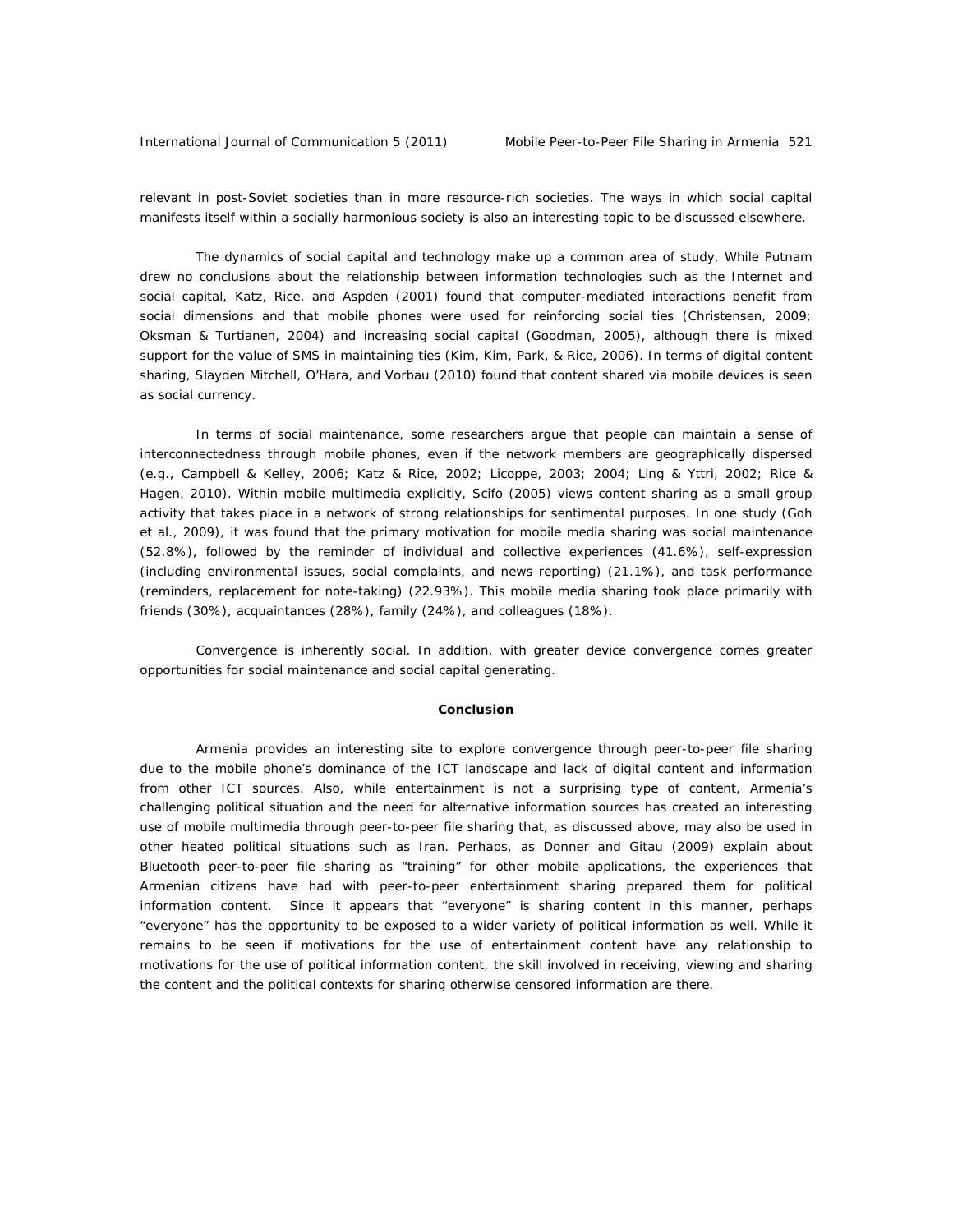Further, more study of the motivations and social implications of peer-to-peer file sharing via mobile devices will be an important contribution to the study of both smart phones and the adaptation of devices. Many scholars (e.g., Gergen, 2008; Hermanns, 2008; Rheingold, 2002; Shirky, 2008; Suarez, 2005) have claimed that mobile devices can serve to increase political power. This is particularly true in the case of "smart mobs" and, more recently, the Moldovan "Twitter Revolution" (see Mungiu-Pippidi & Munteanu, 2009 for review), as well as the Iranian elections in June 2009 where Twitter and other mobile services were discussed in the popular press as having played a key political role (see Morozov, 2009, for review), and the ongoing Egyptian protests (Newbert, 2011). Mobile devices and services are indeed changing the political landscape. Certainly mobile devices are a strategically important area of innovation, change, and reinvention of older existing media (Goggin & Hjorth, 2009), and places like Armenia where creative reinvention is occurring are important in the study of "mobile-only" digital content viewing and convergence.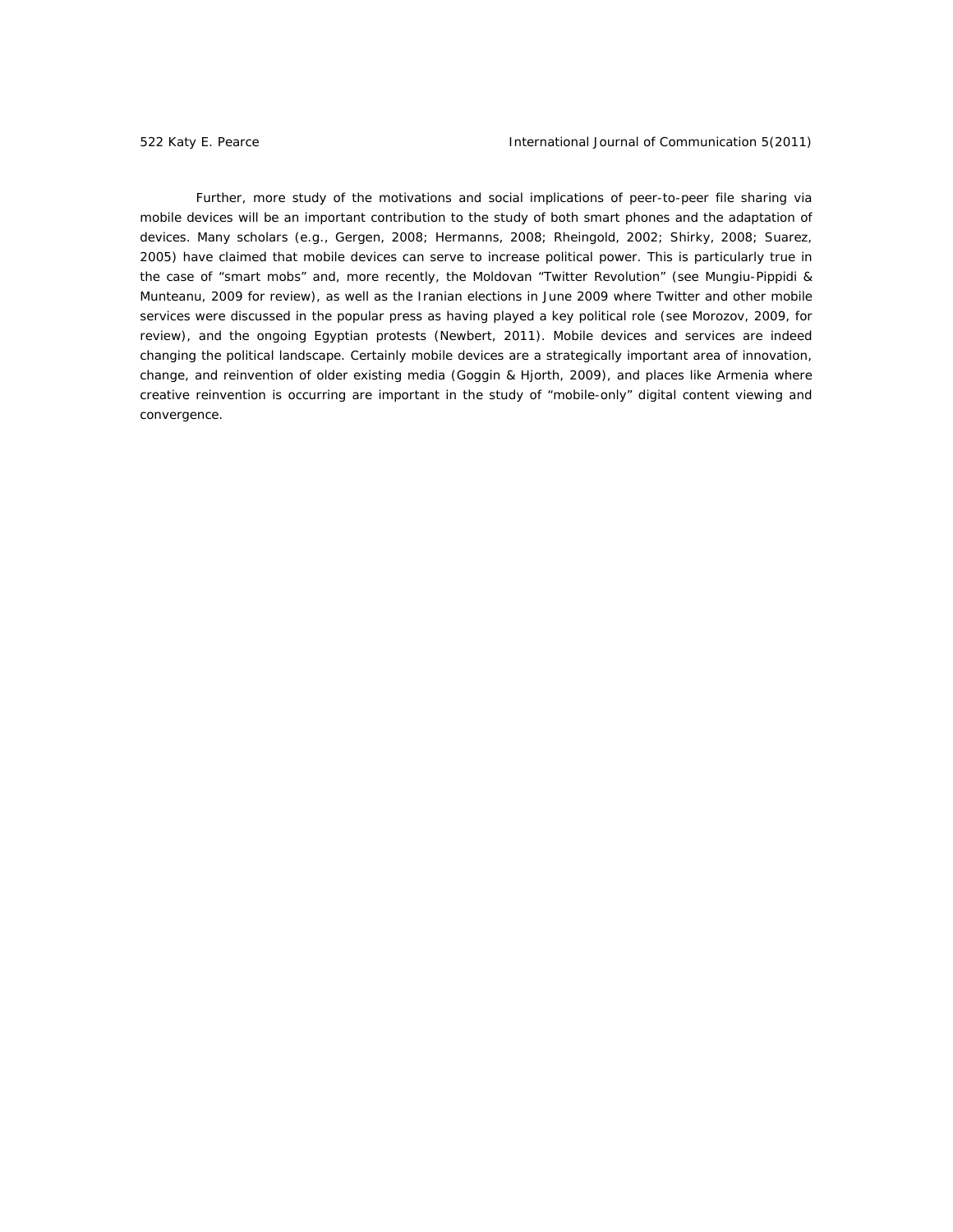International Journal of Communication 5 (2011) Mobile Peer-to-Peer File Sharing in Armenia <sup>523</sup>

# **References**

- A1Plus. (2009, May 5). New service announcement. Retrieved June 20, 2009, from http://a1plus.am/am/society/2009/05/5/a1gprs
- Abramsky, M., & Treiber, P. (2008). *Global smartphone market sizing.* Toronto, Canada: Royal Bank of Canada. Retrieved October 29, 2009, from http://www.scribd.com/doc/17361921/Global-Smartphone-Market-Sizing#
- Atkin, D. (2002). *Convergence across media*. In C. A. Lin & D. Atkin (Eds.), *Communication technology and society: Audience adoption and uses* (pp. 23–39). Cresskill, NJ: Hampton Press.
- Baldwin, T., McVoy, S., & Steinfield, C. (1996). *Convergence: Integrating media, information & communication*. Thousand Oaks, CA: SAGE.
- Busse, S. (2001). *Post-Soviet social capital: Evidence from ethnography*. Paper presented at the American Sociological Association Annual Meeting, August 19, 2001, Anaheim, CA.
- Campbell, S. W., & Kelley, M. (2006). Mobile phone use in AA networks: An exploratory study. *Journal of Applied Communication Research*, *34*, 191–208.
- Central Bank of Armenia. (2008). *Exchange rates*. Yerevan, Armenia. Retrieved June 10, 2009, from http://www.cba.am/
- Christensen, T. H. (2009). "Connected presence" in distributed family life. *New Media and Society, 11*, 433–451.
- CIA. (2009). *CIA world factbook: Armenia*. Washington, DC: CIA.
- CRRC Data Initiative Development Team. (2006). CRRC Data Initiative Survey 2004–2006. Tbilisi, Georgia: Caucasus Research Resource Centers.
- CRRC Data Initiative Development Team. (2008). CRRC Data Initiative Survey 2008. Tbilisi, Georgia: Caucasus Research Resource Centers.
- CRRC Data Initiative Development Team. (2009). CRRC Caucasus Barometer (Formerly Data Initiative Survey) 2009. Tbilisi, Georgia: Caucasus Research Resource Centers.
- Danielyan, E. (2006). *Survey highlights Armenia's lingering unemployment*. Retrieved March 18, 2010, from http://www.armenialiberty.org/content/Article/1580435.html
- Donner, J., & Gitau, S. (2009, May). *New paths: Exploring mobile-centric Internet use in South Africa*. Paper presented at the International Communication Association Conference, Chicago, IL.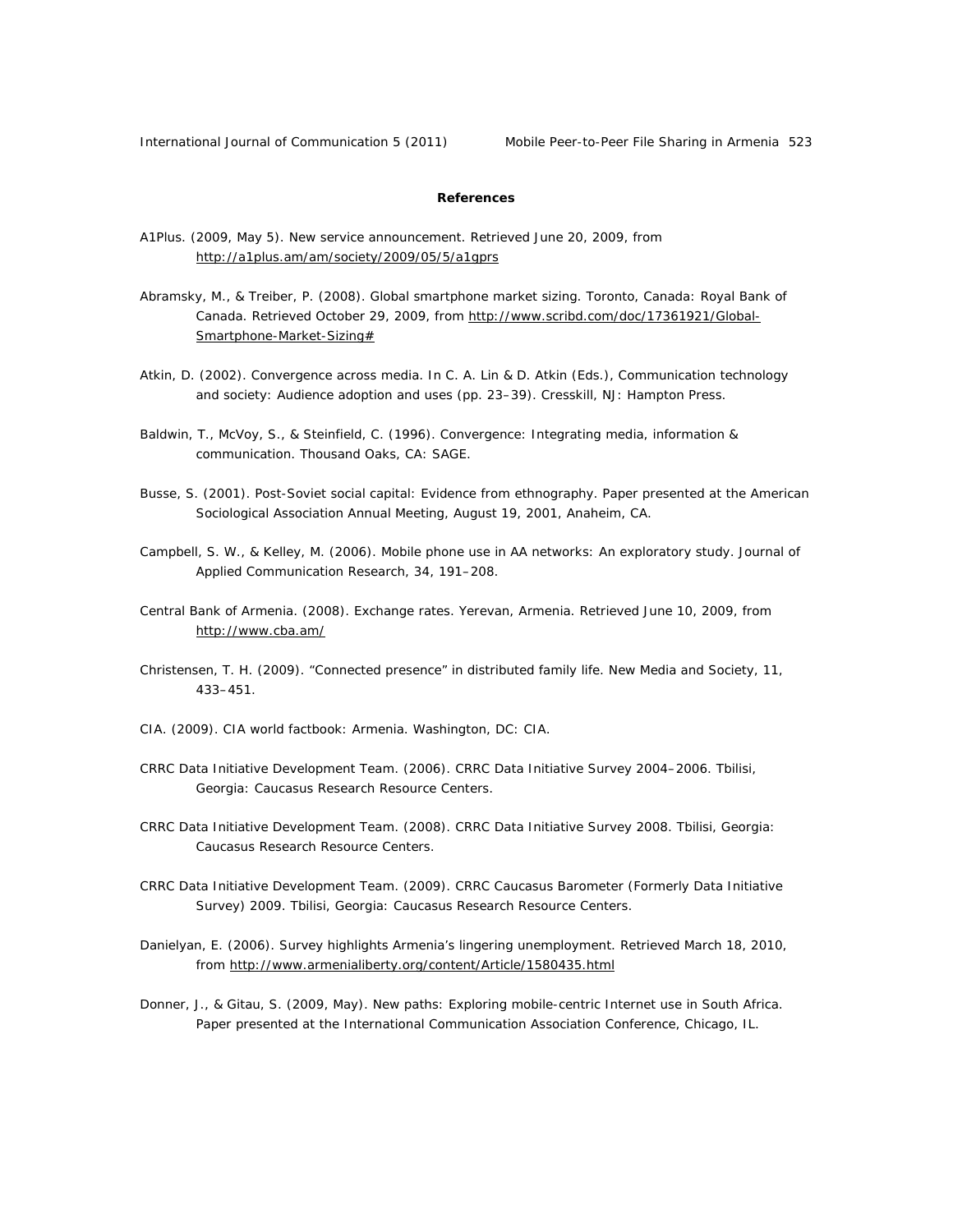- Evans, Jr. , A. B., Henry, L.A., & McIntosh Sundstrom, L. (Eds.). (2005). *Russian civil society: A critical assessment.* Armonk, NY: M.E. Sharpe.
- Evans, P. (2009). *Armenia: Telecoms, mobile and Internet.* Bucketty, Australia: Paul Budde Communication.
- Freedom House. (2006). *Armenia: Country at the crossroads*. Retrieved March 20, 2007, from http://www.freedomhouse.org/modules/publications/ccr/modPrintVersion.cfm?edition=7&ccrpage  $=31$ &ccrcountry=109
- Freedom House. (2008). *Armenia: Country report*. Retrieved December 1, 2008, from http://www.freedomhouse.org/template.cfm?page=47&nit=444&year=2008
- Geerts, D. (2010). The sociability of mobile TV. In A. Marcus, A. Cereijo Roibás & R. Sala (Eds.) *Mobile TV: Customizing Content and Experience* (pp. 25–28). London: Springer.
- Gergen, K. J. (2008). Mobile communication and the transformation of the democratic process. In J. Katz (Ed.), *Handbook of mobile communication studies* (pp. 297–310). Cambridge, MA: MIT Press.
- Goggin, G., & Hjorth, L. (2009).The question of mobile media. In G. Goggin & L. Hjorth (Eds.), *Mobile technologies: From telecommunications to media* (pp. 3–8). New York: Routledge.
- Goh, D. H., Ang, R. P., Chua, A. Y. K., & Lee, C. S. (2009). Why we share: A study of motivations for mobile media sharing. In *Proceedings of the 2009 International Conference on Active Media Technology,* Beijing, China. *Lecture Notes in Computer Science*. *5820*, 195–206.
- Goodman, J. (2005). *Linking mobile phone ownership and use to social capital in rural South Africa and Tanzania*. Retrieved August 17, 2007, from http://www.vodafone.com/etc/medialib/attachments/cr\_downloads.Par.78351.File.tmp/GPP\_SIM \_paper\_3.pdf
- Haddon, L., & Vincent, J. (2009). Children's broadening use of mobile phones. In G. Goggin & L. Hjorth (Eds.), *Mobile technologies: From telecommunication to media* (pp. 37–49). London: Routledge.
- Heritage Foundation. (2008). *Armenia country report*. Retrieved January 15, 2009, from http://www.heritage.org/index/Country/Armenia
- Hermanns, H. (2008). Mobile democracy: Mobile phones as democratic tools. *Politics*, *28*, 74–82.
- Herring, S. C. (2004). Slouching toward the ordinary: Current trends in computer-mediated communication. *New Media & Society*, *6*, 26–36.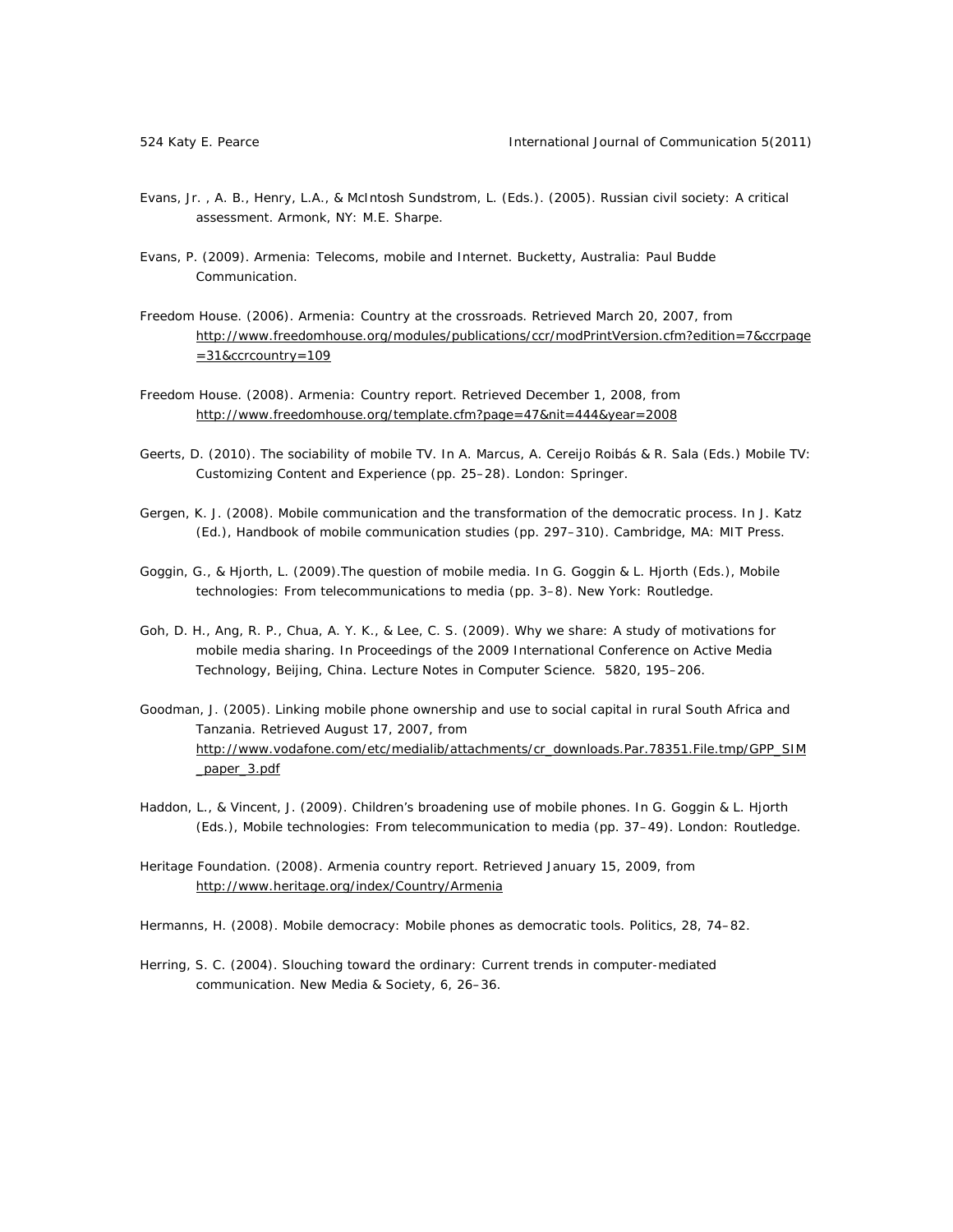- Howard, M. M. (2003). *The weakness of civil society in post-communist Europe,* Cambridge: Cambridge University Press.
- International Telecommunication Union. (2009). ITU ICT Development Index. Available at http://www.itu.int/ITU-D/ict/publications/idi/2009/index.html
- Jenkins, H. (2004). The cultural logic of media convergence. *International Journal of Cultural Studies*, *7*, 33–43.
- Jenkins, H. (2006). *Convergence culture.* New York: New York University Press.
- Kalba, K. (2008). *Global adoption of mobile phones.* Cambridge, MA: Harvard's Program on Information Resources Policy. Retrieved February 4, 2009, from http://pirp.harvard.edu/pubs\_pdf/kalba/kalba-p08-1.pdf
- Karnowski, V., von Pape, T., & Wirth, W. (2009, May). "*Lonely adopters"? An exploratory study of early adopters of mobile television and their mobile phone appropriation*. Paper presented at the International Communication Association Conference, Chicago, IL, May 21–25, 2009.
- Katz, J. E., & Aakhus, M. (Eds.), (2002). *Perpetual contact: Mobile communication, private talk, public performance*. Cambridge, UK: Cambridge University Press.
- Katz, J. E., & Rice, R. E. (2002). *Social consequences of Internet use: Access, involvement, and interaction.* Cambridge, MA: MIT Press.
- Katz, J. E., Rice, R. E., & Aspden, P. (2001). The Internet, 1995–2000: Access, civic involvement, and social interaction. *American Behavioral Scientist*, *45*, 404–419.
- Kim, H., Kim, G. J., Park, H. W., & Rice, R. E. (2007). Configurations of relationships in different media: Ftf, email, messenger, mobile phone, and SMS. *Journal of Computer-Mediated Communication*, *12* (4) Article 3, 1183–1207.
- Kim, Y., Lee, J., & Koh, D. (2005). Effects of consumer preferences on the convergence of mobile telecommunications devices. *Applied Economics*, *37*, 817–826.
- Koskinen, I. (2007). *Mobile multimedia in action*. New Brunswick, NJ: Transaction.
- Ledeneva, A. (1998). *Russia's economy of favors: Blat, networking and informal exchange*. Cambridge, UK: Cambridge University Press.
- Licoppe, C. (2003). Two modes of maintaining interpersonal relations through telephone: From the Domestic to the Mobile Phone. In J. E. Katz & M. Aakhus (Eds.) *Perpetual Contact: Mobile*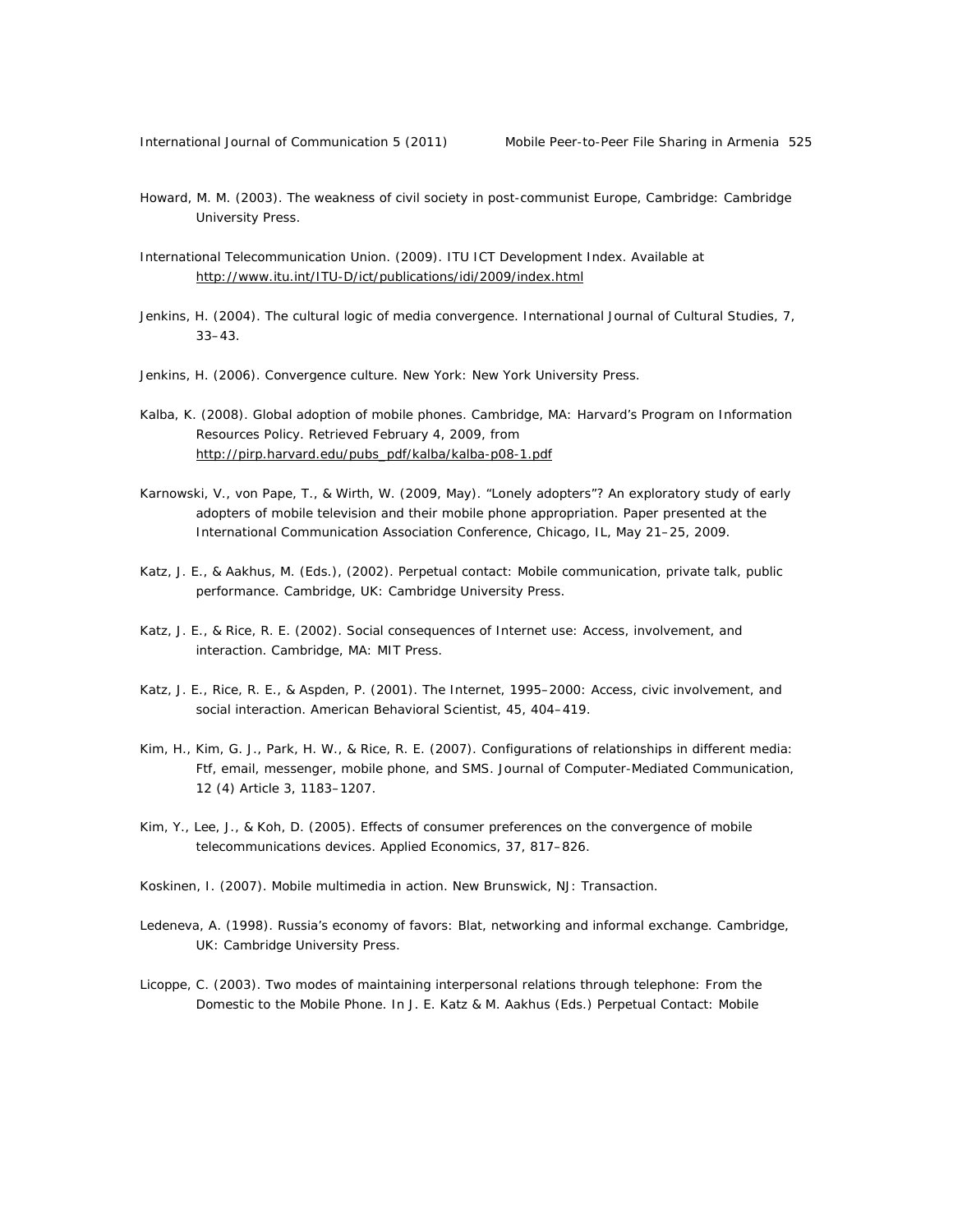*Communication, Private Talk, Public Performance* (pp. 301–318). Cambridge, UK: Cambridge University Press.

- Licoppe, C. (2004). "Connected" presence: The emergence of a new repertoire for managing social relationships in a changing communication technoscape. *Environment and Planning D: Society and Space, 22,* 135–156.
- Lievrouw, L., & Livingstone, S. (Eds.). (2002). *Handbook of new media: Social shaping and social consequences*. London: SAGE.
- Ling, R., & Yttri, B. (2003). Hyper-coordination via mobile phones in Norway. In J. E. Katz & M. Aakhus (Eds.) *Perpetual contact: Mobile communication, private talk, public performance* (pp. 139–169). Cambridge, UK: Cambridge University Press.
- Marsh, C. (2000). Social capital and democracy in Russia. *Communist and Post-Communist Studies*, *33*, 183–199.
- Maunder, A., Marsden, G., & Harper, R. (2007). *Creating & sharing multi-media packages using large situated public displays & mobile phones*. Association for Computing Machinery International Conference Proceedings.
- Morozov, E. (2009). Iran: Downside to the "Twitter Revolution." *Dissent*, *56*, 10–13.
- Mungiu-Pippidi, A., & Munteanu, I. (2009). Moldova's "Twitter Revolution." *Journal of Democracy*, *20*, 136–142.
- Newbert, M. (2011). *Digital insights from Egypt's revolution.* Retrieved February 5, 2011, from http://edelmandigital.com/2011/02/04/digital-insights-from-egypts-revolution
- Ojanpera, T. (2006). Convergence transforms Internet. *Wireless Personal Communications, 37*, 167–185.
- Oksman, V., & Turtianen, J. (2004). Mobile communication as a social stage: Meanings of mobile communication in everyday life among teenagers in Finland. *New Media & Society, 6*, 391–339.
- Putnam, R. D. (2000). *Bowling alone: The collapse and revival of American community*. New York: Simon and Schuster.
- Rheingold, H. (2002). *Smart mobs: The next social revolution*. Cambridge, MA: Perseus.
- Rice, R. E., & Hagen, I. (2010). Young adults' perpetual contact, social connection, and social control through the Internet and mobile phones. In C. Salmon (Ed.), *Communication Yearbook, 34* (pp. 2–39). London: Routledge.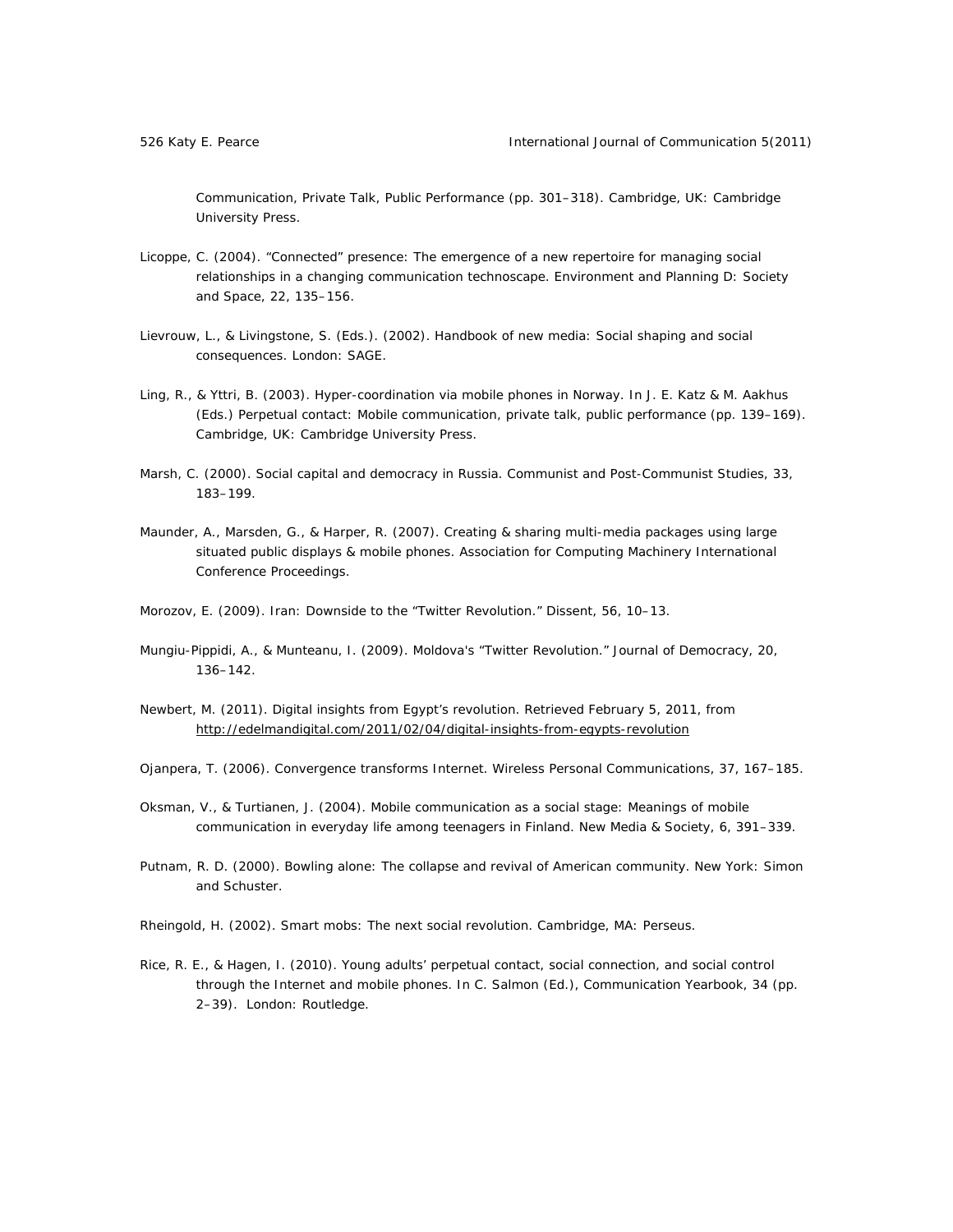- Rose, R. (1998). *Getting things done in an anti-modern society: Social capital networks in Russia*. Social Capital Initiative Washington, DC: World Bank Social Development Department.
- Salovaaraa, A., Helfensteinb, S., Wahlströma, M., & Oulasvirtaa, A. (2009, October). *What explains differences in users' inclination to appropriate technology for unconventional purposes? A preliminary analysis*. Paper presented at the European Conference on Cognitive Ergonomics, Helsinki, Finland.
- Scifo, B. (2005). The domestication of the camera phone and MMS communications: The experience of young Italians. In K. Nyı´ri (Ed.), *A sense of place: The global and the local in mobile communication* (pp. 363–374). Vienna: Passagen.
- Shirky, C. (2008). *Here comes everybody: The power of organizing without organizations.* New York: Penguin Press.
- Silverstone, R., & Haddon, L. (1996). Design and the domestication of information and communication technologies: Technical change and everyday life. In R. Silverstone & R. Mansell (Eds.), *Communication by design. The politics of information and communication technologies* (pp. 44– 74). Oxford, UK: Oxford University Press.
- Slayden Mitchell, A., O'Hara, K., & Vorbau, A. (2010). Social properties of mobile video. In A. Marcus, A. Cereijo Roibás & R. Sala (Eds.) *Mobile TV: Customizing content and experience* (pp. 207–233). London: Springer.
- Suarez, S. (2005). *Mobile democracy: Text messages, voter turnout, and the 2004 Spanish elections*. Paper presented at the Annual Meeting of the American Political Science Association, Washington, DC.
- Svoen, B. (2007). Consumers, participants, and creators: Young people's diverse use of television and new media. *ACM Computers in Entertainment*, *5*, 1–16.
- Taylor, A. S., & Harper, R. (2002, April). *Age-old practices in the 'New World': A study of gift-giving between teenage mobile phone users*. Paper presented at the Conference on Human Factors and Computing systems (CHI 2002), Minneapolis, MN. Retrieved June 11, 2008, from http://www.dwrc.surrey.ac.uk/Portals/0/GiftGiving.pdf
- Universal McCann. (2009). *Global digital insight*. New York: Universal McCann. Retrieved October 20, 2009, from http://www.scribd.com/doc/10875997/Universal-McCann-Global-Digital-Insight-2009
- Wei, R. (2008). Motivations for using the mobile phone for mass communications & entertainment. *Telematics & Informatics*, *25*, 36–46.